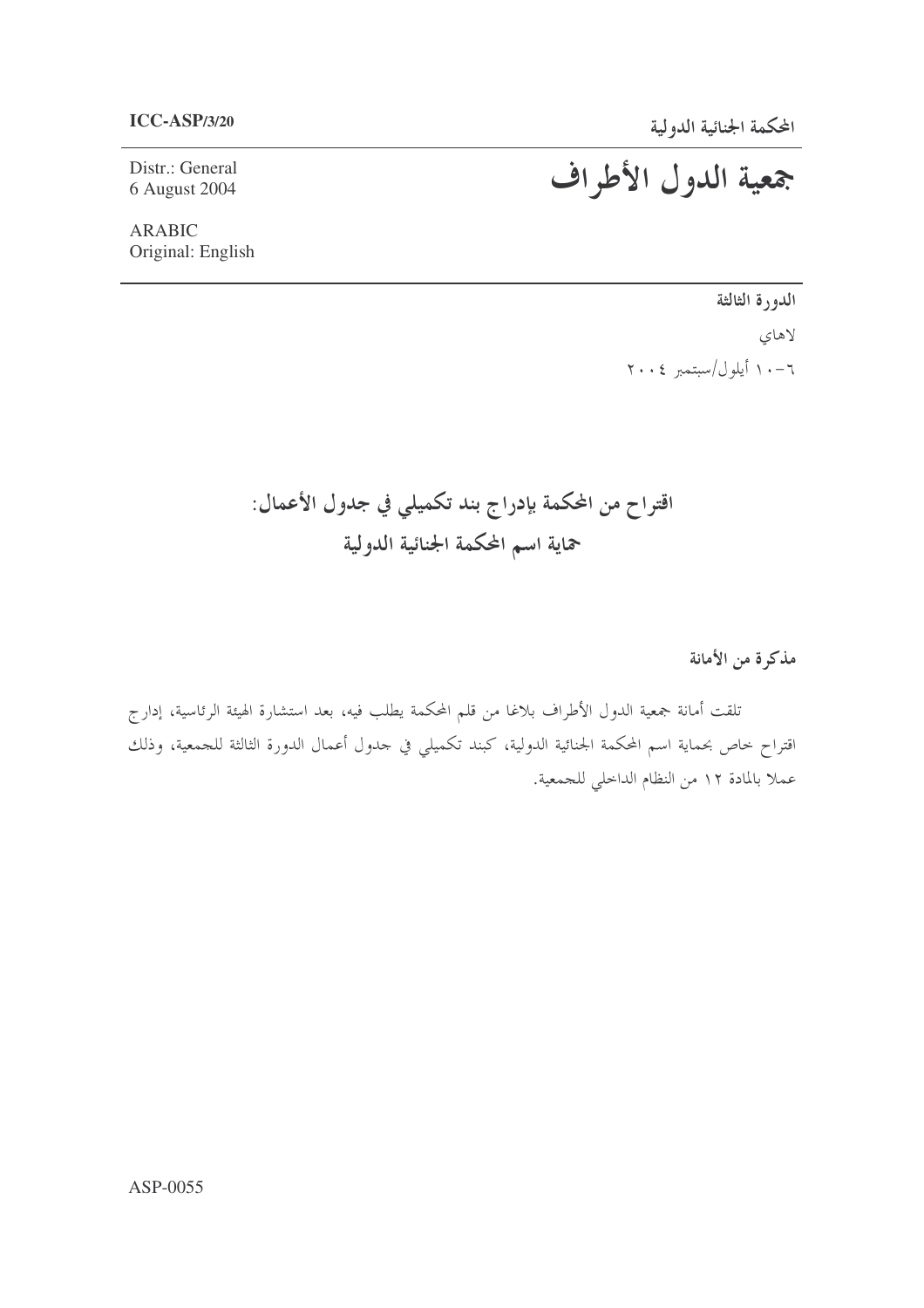حماية الاسم الرسمى للمحكمة الجنائية الدولية

ومختصر الاسم

تم قبول اسم "المحكمة الجنائية الدولية" رسميا في نظام روما الأساسي للمحكمة الجنائية الدولية، وذلك على  $-1$ الرغم من أنه لم يعتمد بعد شعار وختم للمحكمة. وعلى الرغم من اعتماد اسم المحكمة، فلا توجد آلية رسمية بعد لحماية الاسم وشكله المختصر (ICC-CPI). (`)

ولاحظت المحكمة بالفعل الاستعمال المتزايد غير المرخص به لاسم "المحكمة الجنائية الدولية" (ICC-CPI)  $-\tau$ من طرف أشخاص أو جمعيات داخل أراضي دول أطراف. ومن ثم فمن المرغوب فيه جدا أن تعتمد الدول الأطراف تدابير لحماية اسم المحكمة من سوء استعمالها.

وبالنظر إلى أهمية حماية سلامة الاسم الرسمي للمحكمة ومختصره، يُقترح أن تعتمد الجمعية قرارا يوصى  $-\tau$ جميع الدول الأطراف باتخاذ إجراء تشريعي وطني للحيلولة دون استعمال اسم المحكمة الجنائية الدولية، أو المختصر "ICC-CPI" من طرف أشخاص أو جمعيات غير الأشخاص والجمعيات الذين تخول لهم الجمعية أو المحكمة الحق في ذلك، وبخاصة لأغراض تجارية بواسطة علامات تجارية، أو علامات تمييز أو تسميات ملكية أو أي وسائل أخرى من هذا القبيل.

ومن المحتمل أن يتمخض التزايد المتوقع في أنشطة المحكمة عن المزيد من الاستعمال غير المرخص به لاسمها.  $-\xi$ وبالنظر إلى ذلك، يُوصى بأن تنظر الجمعية في مشروع القرار الملحق قصد اعتماده.

وسيعتمد القرار الصادر عن جمعية الدول الأطراف الساعية إلى حماية اسم ومختصر المحكمة مع إدراك الحاجة إلى حماية مماثلة حالما يعتمد الشعار والختم و/أو الراية الخاصة بالمحكمة.

ويتماشى الإجراء المقترح مع الإجراء الذي اعتمدته الأمم المتحدة لحماية اسمها وشعارها ورايتها. أما  $-7$ البديل فسيكون اعتماد بروتوكول دولي توقع عليه الدول الأطراف، ولكنه سيكون إحراءً أشد إرهاقا بكثير.

<sup>(</sup>١) تستخدم منظمات أخرى الحروف الأولى " ICC" بالفعل على نطاق واسع، بينما تستخدم المحكمة الجنائية الدولية وحدها الحروف الأولى "ICC-CPI" إلى حد كبير.